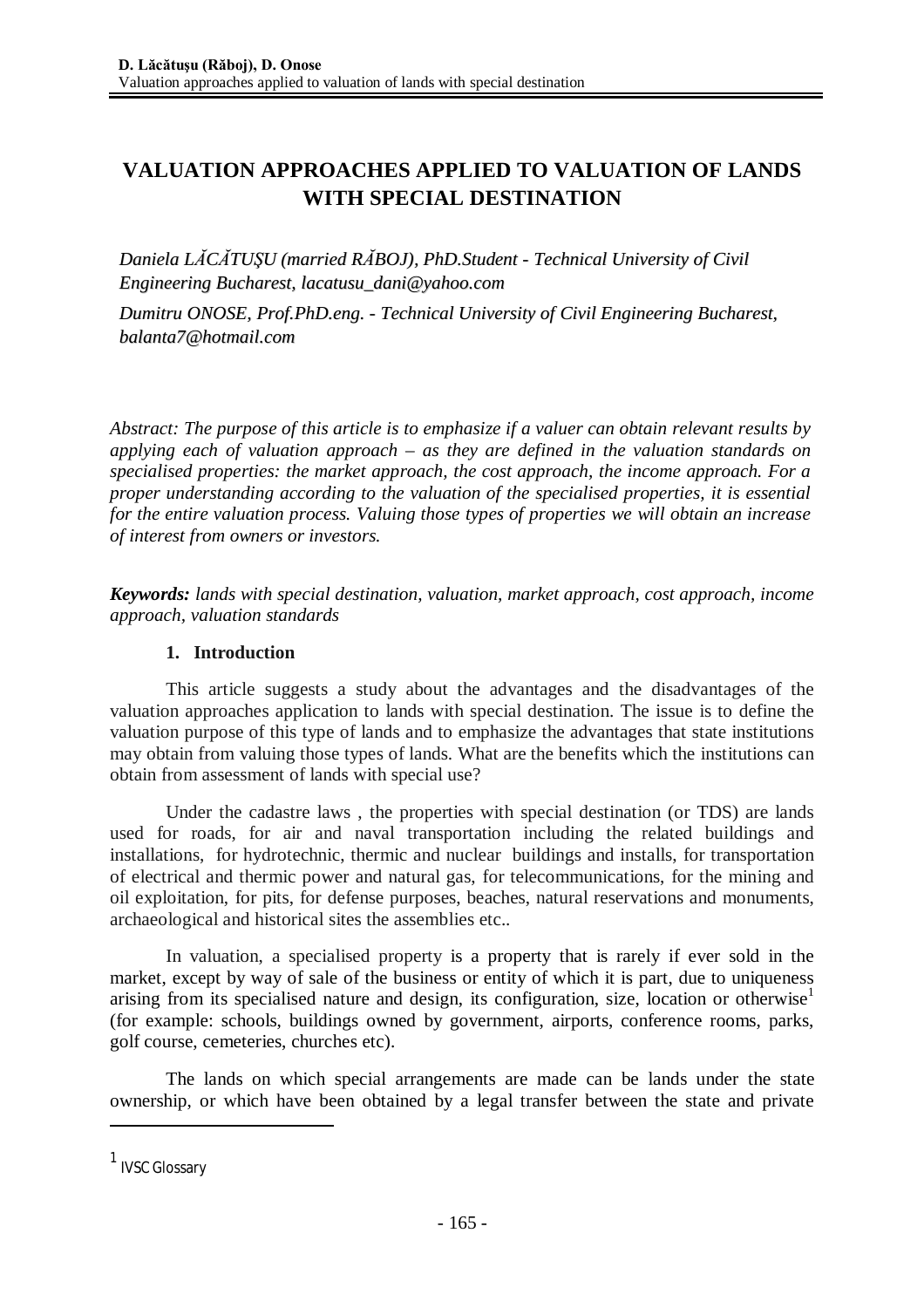owners. Valuation of those lands takes into account location, the nature of the right, the destination (use) etc.

#### **2. The valuation process and valuation standards**

The valuation process means a succession of stages, necessary for the activity of valuing properties. The valuation process is conditioned by eight stages, arranged in this order: defining the valuation problem, planning activities necessary to solve the problem defined, collecting data necessary for valuation, their analysis, interpretation and transformation in a reasonable estimate of the value<sup>2</sup>.

No matter of their destination the real estates are valuated according to current ANEVAR Standards . According to these standards, there are three valuation approaches which can be applied by the valuers, to obtain a conclusion about the market value: the market approach, the cost approach, the income approach.

The market approach is the most used and involves the comparison between the subject property and similar or identical properties, at the valuation date. But, if the real estate is trade related property (by example, rented), then we can apply the income approach taking into account the collected rents, case in which the property must satisfy the following conditions:

- The entire property must be rented;
- The rent value must be in accordance with market rents of similar properties.

To obtain the market value of a real estate, the valuer must pass over the border between the hopes of the sellers (each seller wants to receive a larger transaction revenue) and the negotiations of the buyers (each buyer wants to obtain a smaller price). This is a test of trust to obtain the market value of a real estate.

### **3. Valuation approaches**

#### **Market approach**

This approach can be applied by the valuers, having the purpose to estimate the value of real estates, but only in cases of the existence of market data about comparable real estate transactions, enough as a number. In case where the conditions are accomplished, the market approach is the most safe and efficient method, giving relevant market values<sup>3</sup>.

In the valuation activity there are nine economic principles that apply, the most important fundamentals economic principles for the market approach, being: principle of supply and demand, principle of substitution, principle of stability and principle of external factors.

The market approach is the most sensitive method at changes on the market about supply and demand. This approach is based on existence of comparable properties according to which the determination of the subject property value is possible.

## **But, in the case of specialized properties, this approach represents a solution for the valuation activity?**

 $^{\mathsf{2}}$  Evaluarea proprietatii imobiliare, editia a 13-a, editia in limba romana, Appraisal Institute

<sup>3</sup> Evaluarea bunurilor imobile, Irina Ana-Maria Bene, ed. Conspress, 2012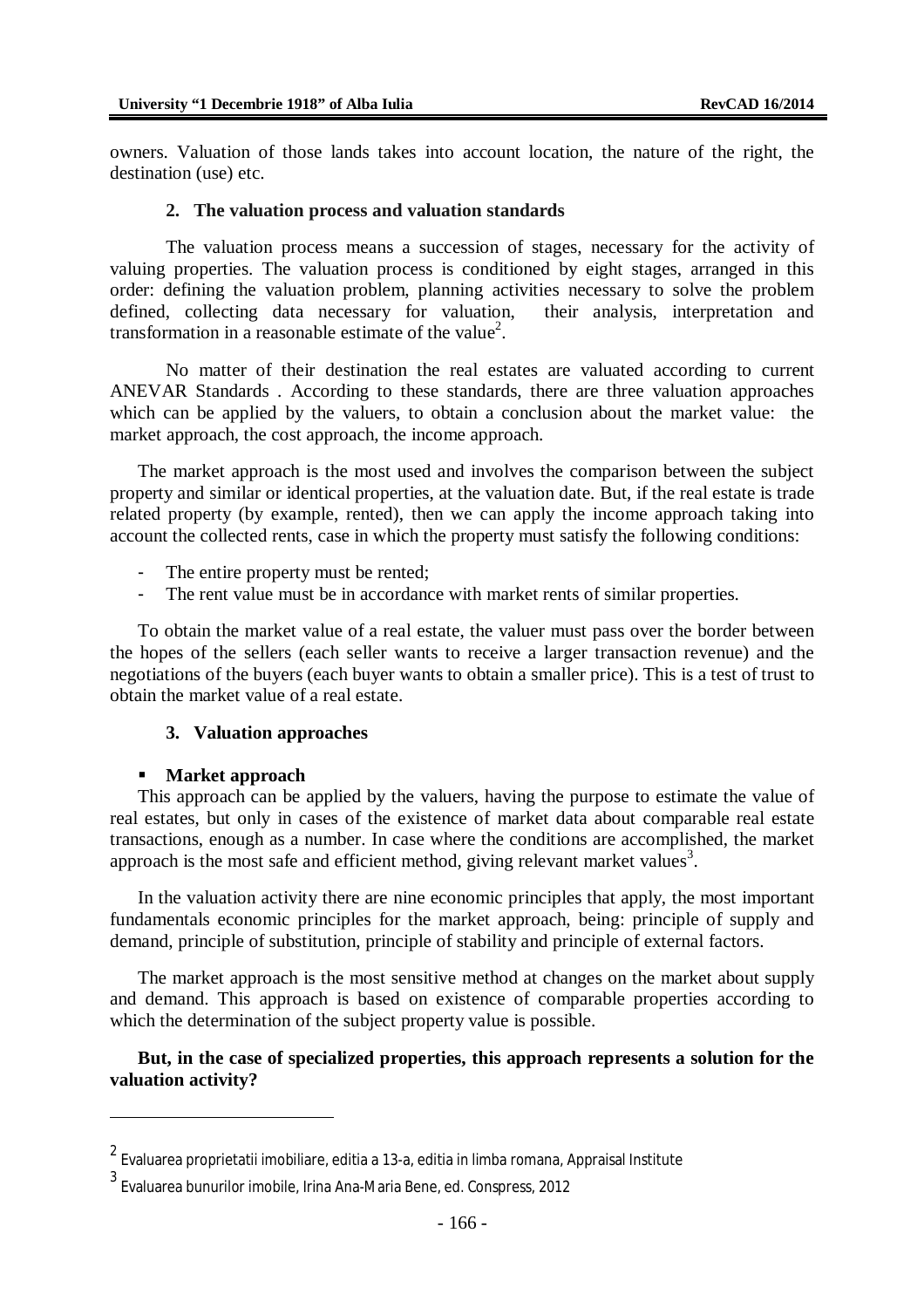The market value can be determined from the market prices analysis of comparable real estates. It is known that specialised properties, no matter if we talk about lands or buildings, are transacted very rarely or never on the real estate market, and from this reason, the market approach can not be applied by the valuer.

## **The income approach**

In the case of lands with special destination, the income approach is applied by the valuers with purpose to estimate the market value, by calculating present value of anticipated benefits. The income approach applies to the property which generates income at the valuation date.

The income approach contains two usual methods:

- The direct capitalization;
- The Discounted Cash Flow Analysis.

The first method, the direct capitalization, consists in dividing a representative level of income with a capitalization rate or multiplying it with an income multiplier in order to transform the income into value. Remember that, in practice, the estimated income can be the gross income (before tax) or the net income (after tax), and the capitalization rate must be appropriate to the form of income used.

The second method, Discounted Cash Flow Analysis, is used for real estates for which is estimated that the incomes and costs are changing over time. When this method is used, the valuer must process this income into value by applying a discount rate. The discount rate must be appropriate with the definition of discounted cash flow used.

The income approach requires the estimation of capitalization rate, in those situations when the income is capitalized to transform him into value.

The economic principles of substitution and anticipation are the ones that emphasize the income approach.

# **The cost approach**

The cost approach is based on the principle of substitution. That is a process of obtaining the subject real estate value by deducting from the new cost of buildingthe total obsolescence of the building and adding to the result the land value, estimated at the valuation date<sup>4</sup>.

This approach takes into account  $-$  as a substitution element in case of buying the subject property - the possibility to buy an equivalent property with the same features. The acquisition cost of a comparable land and the building cost of a new equivalent building are taken into account.

According to the ANEVAR Standards, the cost approach can be applied when the subject real estate contains new buildings or relatively newly constructed buildings. Anyway the cost estimations are the maximum of what the buyers should pay for this type of buildings. It is important to have enough and adequate information to estimate the obsolescence of those

<sup>4</sup> Standardele de evaluare a bunurilor din Romania, ANEVAR, ed. 2014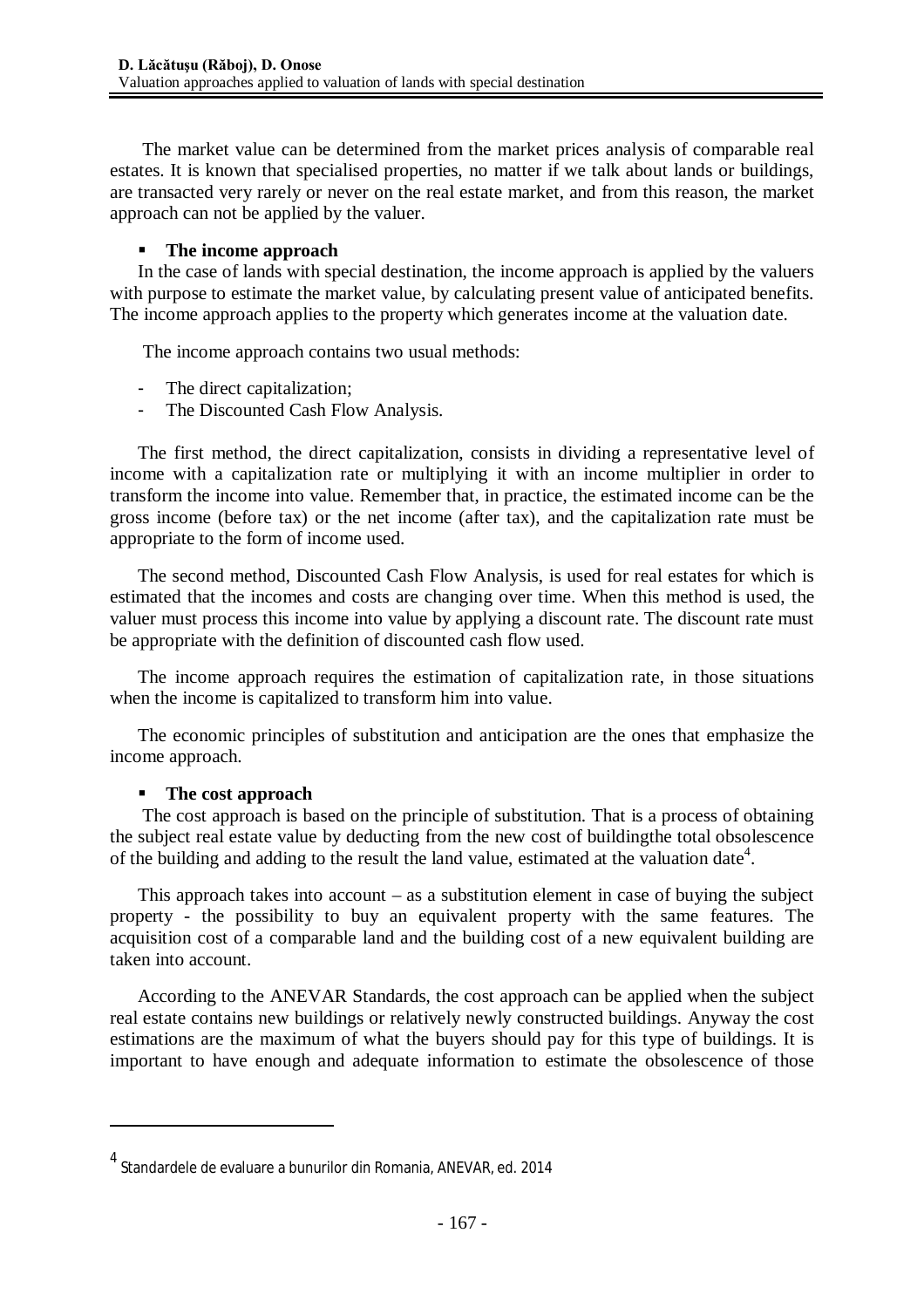buildings, which are in the project phase or those buildings which are forming a part of specialized properties.

There are situations when the property is rented, and the valuers must apply corrections to emphasize leasehold interest for valuation.

The cost estimation methods for real estate valuation, are:

- The comparative-unit method;
- The unit-in-place method;
- The quantity survey method.

The types of depreciation which a building may have:

- Physical deterioration:
- Deferred maintenance:
- $\blacksquare$  Unrecoverable elements with short life;
- $\blacksquare$  Unrecoverable elements with long life.
	- Functional obsolescence:
- Recoverable:
- Unrecoverable:
- $\blacksquare$  External obsolescence.

The methods the valuer choose to estimate the obsolescence must be described in the valuation report and also it is necessary to present the arguments which he based on.

#### **4. Conclusions**

The purpose of valuing specialized properties, and thus of lands with special destination – as they are defined in cadastre laws - is to establish the assessed value and also their value in situation of expropriation, transfer of leasehold interest or financing the property.

According to the ANEVAR Standards, there are three valuation approaches which can be applied by the valuers for estimating the real estate value: the market approach, the cost approach and the income approach.

After analyzing the applicability of each approach in to lands with special destination (TDS), it can be concluded that :

- a) The market approach is not to be used in this case, because it is necessary to have a market for the subject property – specialized property which, as defined, is not a property traded on the market, case in which the valuer can not find transactions with comparable properties;
- b) The cost approach can be applied for the value estimation of lands with special destination, provided that there are information about building costs of comparable special buildings; the recommended method for new cost estimation in case of these buildings is the quantity survey method;